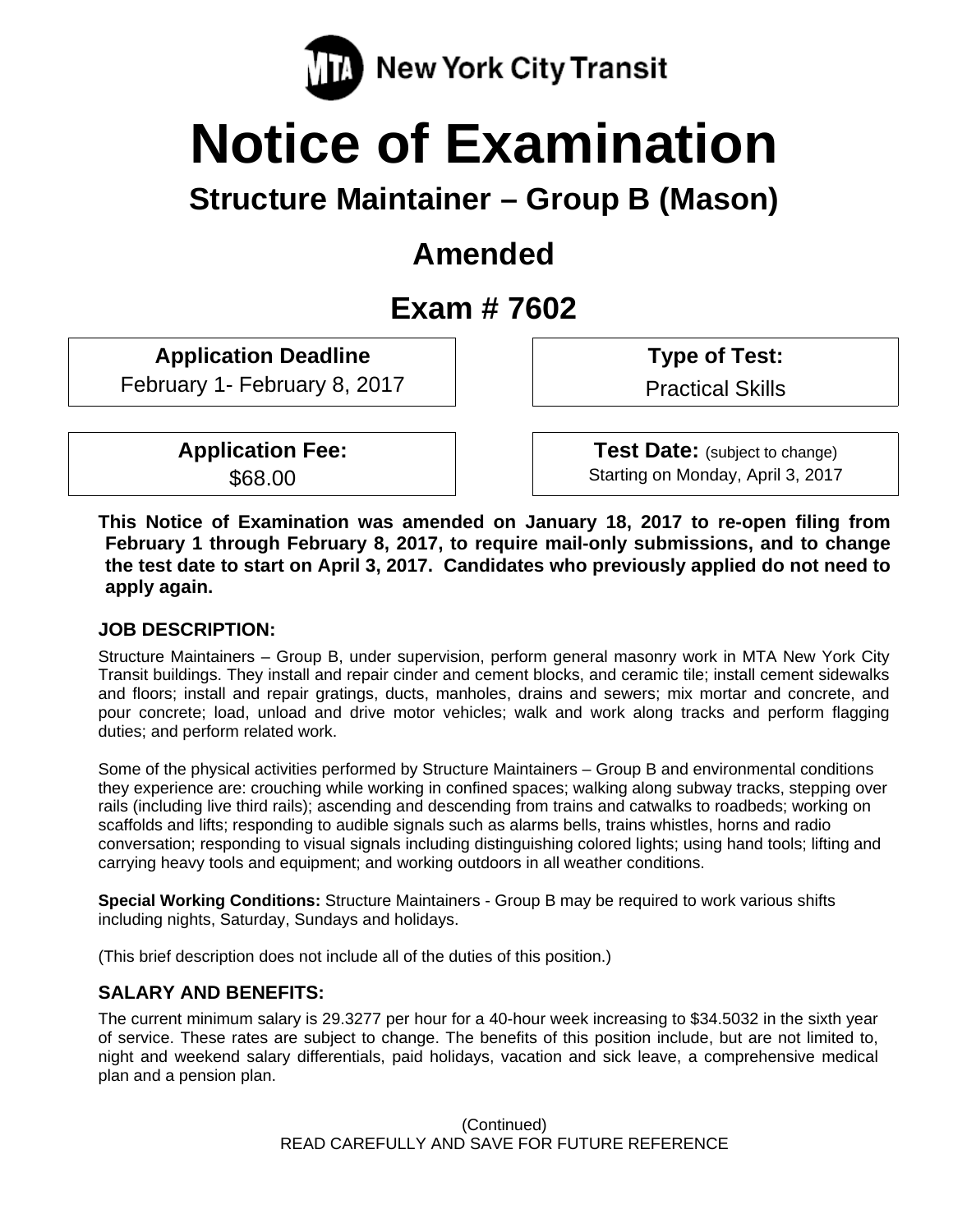# **HOW TO QUALIFY:**

#### **Education and Experience Requirements: By the last day of the application period**, you must have:

- 1. Two and one-half years of satisfactory full-time experience at the journey-level as a mason (i.e., a fully trained knowledgeable, experienced, proficient and competent mason) or a closely-related trade, such as bricklaying, plastering, tile setting or mosaic and terrazzo work; or
- 2. Two years of satisfactory full-time experience as described in "1" above, plus graduation from a trade school or technical school with a major course of study in masonry or a closely-related trade, totaling 600 hours; or
- 3. Two years of satisfactory full-time experience as described in "1" above, plus graduation from an accredited college or university with an associate degree or higher with a major course of study in masonry or a closely-related trade; or
- 4. Two years of satisfactory full-time experience as described in "1" above, plus graduation from a vocational high school with a major course of study in the masonry trade or a closely-related trade; or
- 5. Completion of a four year, full-time apprenticeship program in the masonry trade or a closely-related trade, recognized by the New York State Department of Labor, the United States Department of Labor or any state apprenticeship council which is recognized by the United States Department of Labor.

Vocational high school, trade school or technical school education must be approved by a State's Department of Education or a recognized accrediting organization. College education must be from an accredited college or university, accredited by regional, national, professional or specialized agencies recognized as accrediting bodies by the U.S. Secretary of Education, and by the Council for Higher Education Accreditation (CHEA).

**Only those who meet the education and experience requirements will be summoned to take the practical skills test**. You are responsible for determining whether or not you meet the qualification requirements for this examination prior to submitting your application. If you are marked "Not Qualified," your *application* fee will not be refunded and you will not receive a score.

# **REQUIREMENTS TO BE APPOINTED:**

**Driver License Requirement:** At the time of appointment, you must possess a motor vehicle driver license valid in the state of New York with no disqualifying restrictions that would preclude the performance of the duties of this title. If you have serious moving violations, license suspension or an accident record, you may be disqualified. This license must be maintained for the duration of your employment in this title.

**Medical Requirement:** Medical guidelines have been established for the position of Structure Maintainer – Group B. You will be examined to determine whether you can perform the essential functions of the position of Structure Maintainer – Group B. Where appropriate, a reasonable accommodation will be provided for a person with a disability to enable him or her to take the examination, and/or to perform the essential functions of the job.

**Drug Screening Requirement:** You must pass a drug screening in order to be appointed, and, if appointed, you will be subject to random drug and alcohol tests for the duration of your employment. Additionally, if you have tested positive on a drug or alcohol test or had a refusal to test during pre-employment or while employed by a Federal D.O.T-regulated employer during the applicable period , you must have completed the Substance Abuse Professional (SAP) process required by federal law in order to be appointed to this safety-sensitive position.

#### **Continued**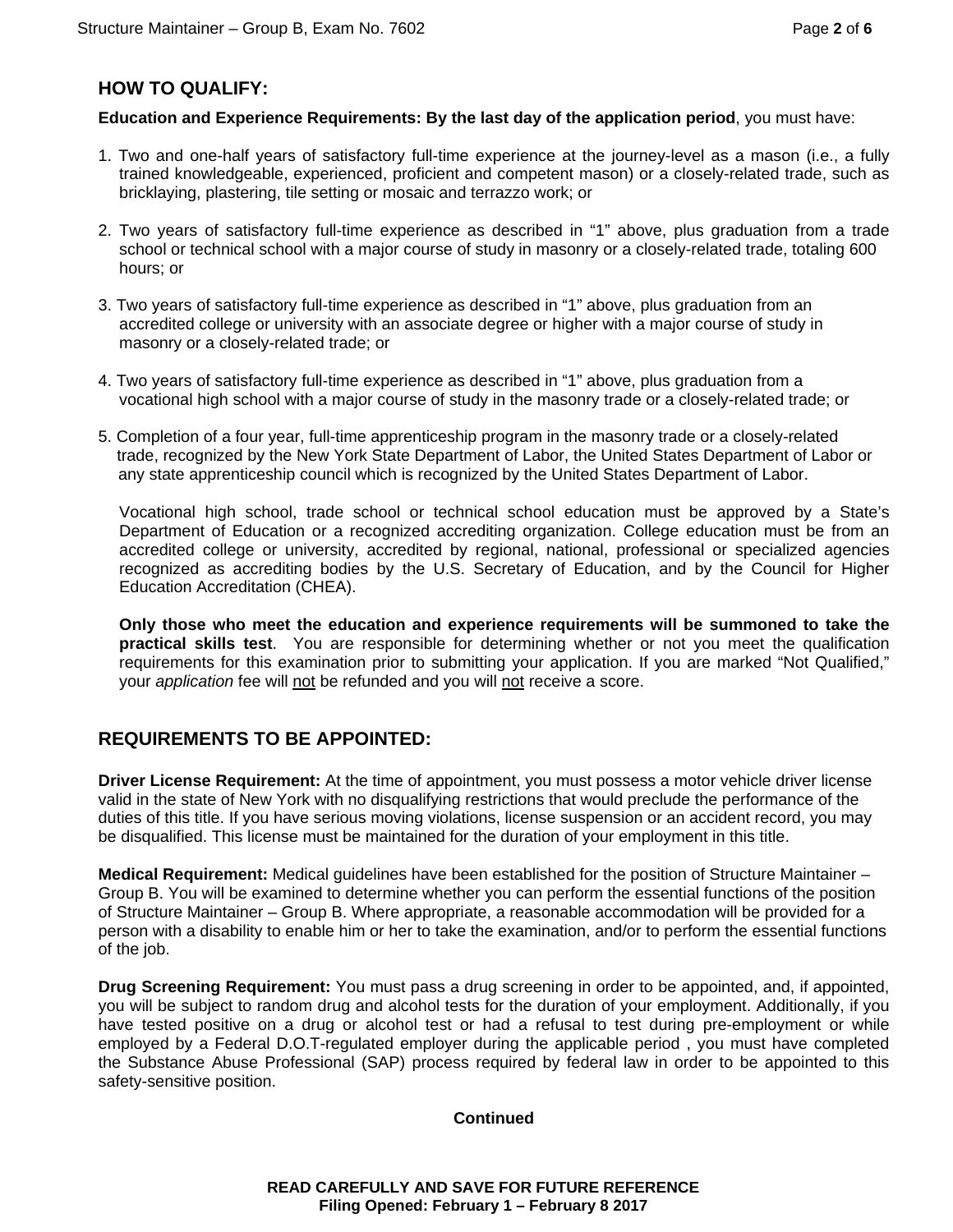# **REQUIREMENTS TO BE APPOINTED (Continued)**

**Residency:** New York City residency is not required for this position.

**English Requirement:** You must be able to understand and be understood in English.

**Proof of Identity:** Under the Immigration and Reform Control Act of 1986, you must be able to prove your identity and your right to obtain employment in the United States prior to employment with MTA New York City Transit.

### **HOW TO OBTAIN AN APPLICATION:**

During the application period, you may obtain an application for this examination online at http://mta.info/nyct/hr/appexam.htm or in person at the MTA New York City Transit Exam Information Center as indicated below.

**MTA New York City Tranist Exam Information Center:** Open Monday through Friday, from 9 AM to 3 PM, in the lobby at 180 Livingston Street, Brooklyn, New York. Directions: take the A, C, F or R trains to the Jay Street-Metro Tech Station, or the 2 or the 3 train to the Hoyt Street Station.

# **REQUIRED FORMS:**

- **1. Application:** Make sure that you follow all instructions included with your Application, including payment of fee. Save a copy of the instructions or take screenshots for future reference.
- **2. Education and Experience Test Paper:** Write your social security number in the box at the top of the cover page, and the examination title and number in the box provided. This form must be filled out completely and in detail for you to receive your proper rating. Keep a copy of your completed *Education and Experience Test Paper* or take screenshots for your records.
- **3. Foreign Education Fact Sheet: (Required only if you need credit for your foreign education for this examination):** If you were educated outside the United States, you must have your foreign education evaluated to determine its equivalence to education obtained in the United States. The services that are approved to make this evaluation are listed on the *Foreign Education Fact Sheet* included with your application packet. When you contact the evaluation service ask for a *document-by-document (general) evaluation* of your foreign education.

# **HOW TO SUBMIT AN APPLICATION AND PAY THE APPLICATION FEE:**

If you believe you meet the requirements in the *How to Qualify* section and you are not requesting a Fee Waiver, **you must apply by mail**. MTA New York City Transit will **not** accept applications in person.

#### **Applications by Mail must:**

- 1. Include all the required forms, as indicated in the Required Forms section above.
- 2. Be postmarked by the last day of the application period.
- 3. Be mailed to the address in the *Correspondence Section* of this notice.
- 4. Include the appropriate fee in the form of a money order.

#### **The Money Order (Postal Money Order Preferred) must:**

- 1. Be made payable to MTA New York City Transit.
- 2. Be valid for one year.
- 3. Have the following information written on it: your name, home address, the last four digits of your social security number, and the exam title and exam number.
- 4. Include the appropriate fee in the form of a money order.

#### **READ CAREFULLY AND SAVE FOR FUTURE REFERENCE Filing Opened: February 1 – February 8 2017**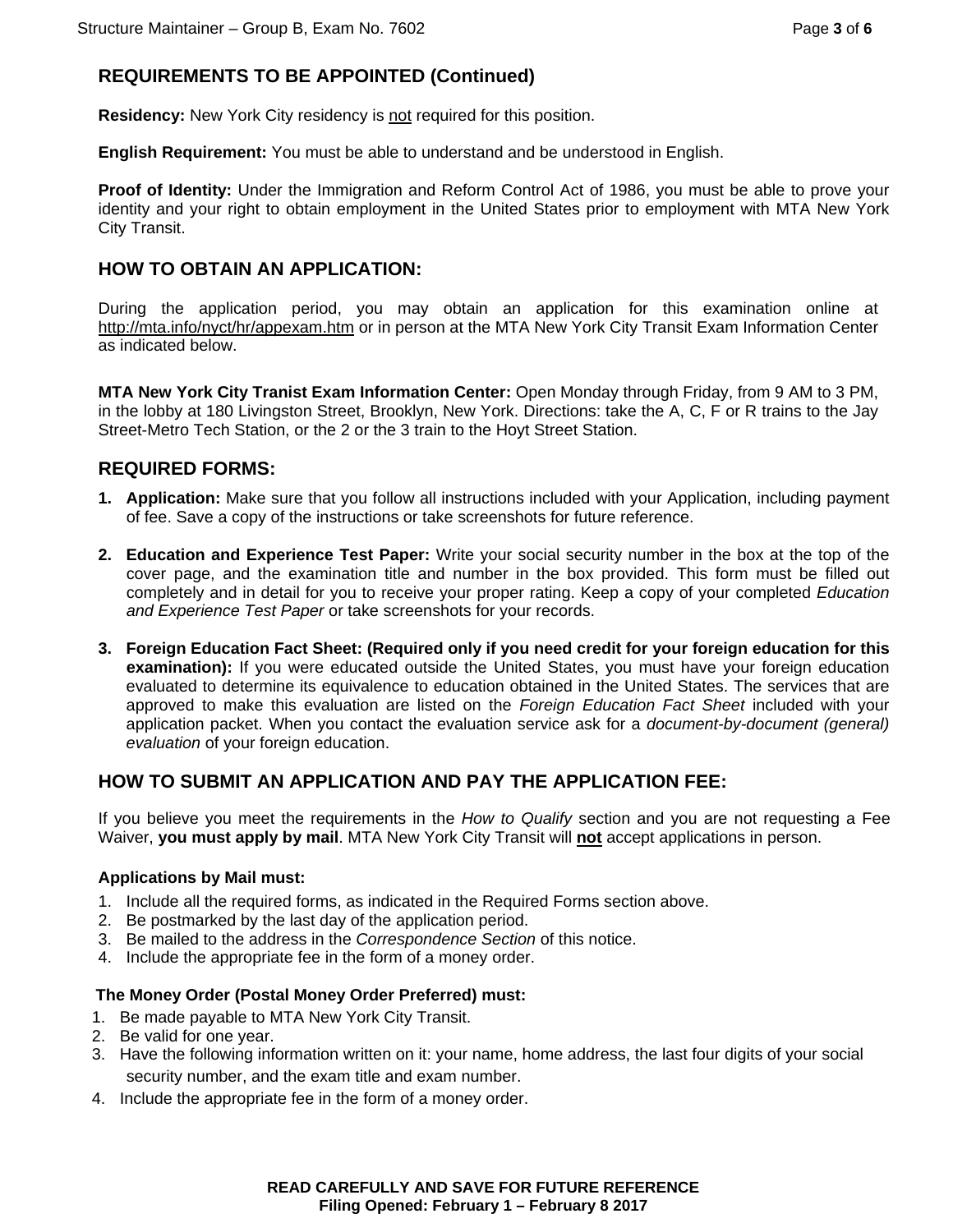## **HOW TO SUBMIT AN APPLICATION AND PAY THE APPLICATION FEE (Continued):**

Cash and personal checks will **not** be accepted.

Save your money order receipt for future reference and proof of filing an *Application.*

**Application Fee:** This fee is generally non-refundable. Under special circumstances, you may be entitled to a refund. You should refer to the Department of Citywide Administrative Services (DCAS) Exam Regulations to determine if you are entitled to a refund prior to requesting one. You can refer to the bottom of the last page of this Notice of Examination for instructions on how to obtain a copy of the DCAS Exam Regulations.

### **HOW TO SUBMIT AN APPLICATION WHEN REQUESTING A FEE WAIVER:**

Applicants who would like to request a Fee Waiver must obtain an application in person at the MTA Exam Information Center as indicated above and must submit the application and required forms by mail to the address in the Correspondence section below **by the last day of the application period**.

MTA New York City Transit will not accept applications in person. Additional information on how to request an application fee waiver is available with the Application.

### **ADMISSION LETTER OR NOT QUALIFIED LETTER**

An **Admission Letter** or a **Not Qualified Letter** will be mailed to you about 10 days before the first date of the practical skills test. If you are qualified and do not receive an *Admission Letter* at least 4 days before the first date of the practical skills test, you may obtain a duplicate letter at the MTA New York City Transit Exam Information Center (as indicated above). A paper copy of the Admission Letter is your ticket for admission to the test.

# **THE TEST:**

The test will consist of a competitive practical skills test. A score of at least 70% is required to pass the competitive practical skills test. Your score on the competitive practical skills test will be used to determine your place on the eligible list.

Veterans' or Disabled Veterans' Credit will be granted only to eligible passing candidates who request that such credit be applied. Veterans' or Disabled Veterans' Credit should be requested during the time of application period, but **must** be requested before the date when the eligible list is established. Claims for Veterans' Credit cannot be made once the eligible list is established.

The practical skills test may require you to perform tasks related to masonry, tile-setting and other related areas.

#### **TEST ADMINISTRATION GUIDELINES:**

**Warning:** You are not permitted to enter the test site with cellular phones, beepers, pagers, cameras, portable media players, or other electronic devices. Calculators are not permitted. Electronic devices with an alphabetic keyboard or with word processing or data recording capabilities, such as planners, organizers, etc. are prohibited. If ou use any of these devices in the testing site building at any time before, during or after the practical skills test, you may not receive your test results, your test score may be nullified, and your application fee will not be refunded.

You may not have any other person, including children, present with you while you are being processed for or taking the test and no one may wait for you inside of the test site while you are taking the practical skills test.

**Leaving**: You must leave the test site once you finish the test. If you leave the test site after being fingerprinted but before finishing the test, you will not be permitted to re-enter. If you disregard this instruction

#### **READ CAREFULLY AND SAVE FOR FUTURE REFERENCE Filing Opened: February 1 – February 8 2017**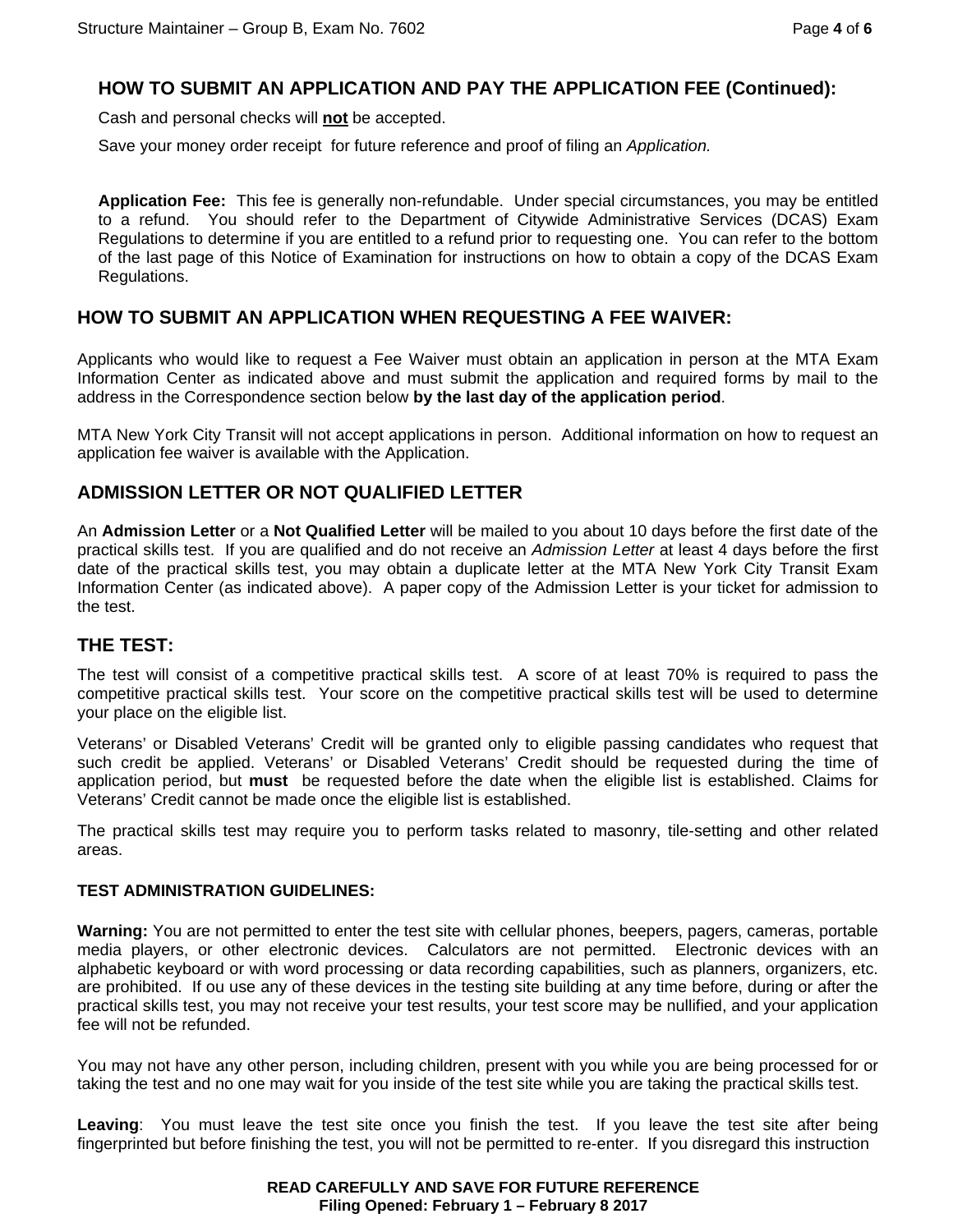#### **TEST ADMINISTRATION GUIDELINES (Continued):**

and re-enter the test site, you may not receive your test results, your test score may be nullified, and your application fee will not be refunded.

**Required Identification:** You are required to bring (1) form of valid (non-expired) signature and photo bearing identification to the test site if scheduled for the qualifying practical test. The name that was used to apply for the exam must match the first and last name on the photo ID. A list of acceptable identification documents is provided below. If you do not have an acceptable ID, you may be barred from testing. Acceptable forms of identification (bring one) are as follows: State issued driver license, State issued identification card, US Government issued Alien Registration Card, Employer ID with photo, or student ID with photo.

#### **THE TEST RESULTS:**

If you meet the education and experience requirements and pass the competitive practical skills test, your name will be placed in final score order on an eligible list and you will be given a list number. You will be notified by mail of your test results. If you meet all the requirements and conditions, you will be considered for appointment when your name is reached on the eligible list.

#### **SPECIAL ARRANGEMENTS:**

**Special Testing Accommodations:** If you plan to request special testing accommodations due to a disability or an alternate test date due to your religious beliefs, follow the instructions included with your *Application* for Examination and mail your request to the address found in the *Correspondence Section* below no later than 30 days prior to the scheduled test date.

**Make-Up Test:** You may apply for a make-up test if you cannot take the test on the scheduled test date for any of the following reasons:

- 1. Compulsory attendance befor a public body.
- 2. On-the-job injury or illness caused by municipal employment where you are an officer or employee of the City;
- 3. Absence from the test within one week after the death of a spouse, domestic partner, parent, sibling, child or child of domestic partner where you are an officer or employee of the City.
- 4. Absence due to ordered military duty.
- 5. A clear error for which MTA New York City Transit is responsible; or
- 6. A temporary disability, pregnancy-related, or child-birth related condition preventing you from taking the test.

To request a make-up test, mail your request with your documentation of special circumstances to the address found in the *Correspondence Section* below within 60 days of your scheduled test date or make the request within 90 days following termination of your military duty.

#### **CORRESPONDENCE SECTION:**

**Change of Contact Information:** It is critical that you promptly notify MTA New York City Transit of any change to your contact information (telephone number, mailing address and/or email address). You may miss important information about your exam(s) or consideration for appointment, including important information that may require a response by a specified deadline, if we do no have your correct contact information. To update your contact information with MTA New York City Transit, you must submit a change request by mail. Your request must include your full name, social security number, exam title(s), exam number(s) and your old and new telephone, mailing and/or email address. **If you are a current MTA New York City Transit employee, all changes to your employee contact information must be made through the MTA Business Service Center (BSC) via the employee portal at www.mymta.info.**